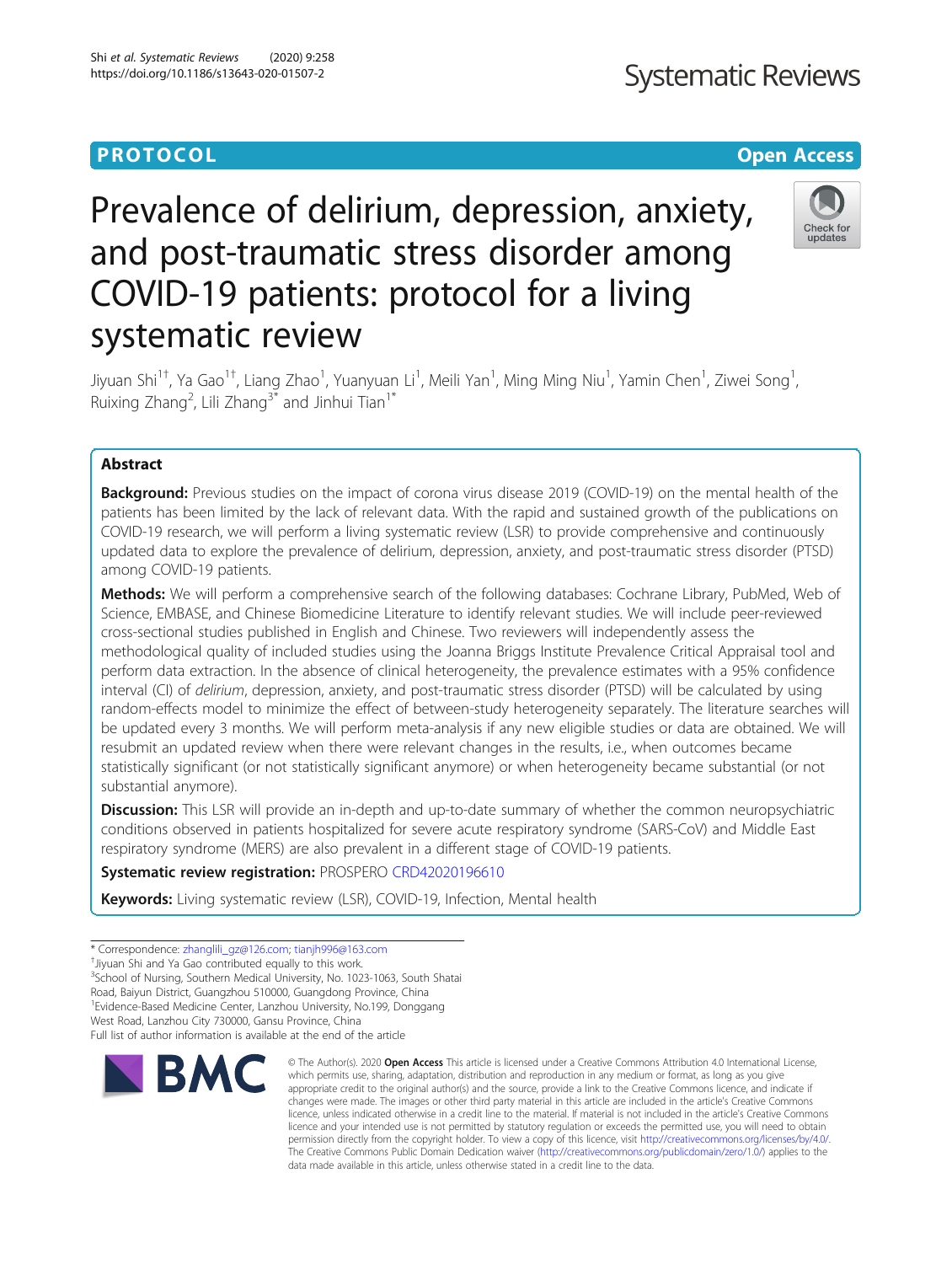#### Background

The global outbreak of the coronavirus disease 2019 (COVID-19) has been designated as a pandemic that has directly affected over 32 million people, with more than nine hundred and ninety thousand fatalities [[1](#page-4-0), [2\]](#page-4-0). Previous research focusing on pandemics confirmed that individuals who had experienced public health emergencies reported varying degrees of psychological disorders even after the event ended or they were cured and discharged from the hospital [[3](#page-4-0)–[6](#page-4-0)]. Patients with confirmed and suspected infections may suffer from repeated psychiatric (disorders, symptoms, and signs listed in category 06 (mental, behavioral, or neurodevelopmental disorders) of the 11th edition of the ICD) and neuropsychiatric (psychiatric disorders, symptoms, and signs that are the result of brain damage or disease) due to multiple reasons [\[3](#page-4-0)], such as progression of the disease, adverse drug reaction, social isolation, uncertainty, and physical discomfort [\[7](#page-4-0)–[9\]](#page-4-0).

A recently published systematic review and metaanalysis indicated the prevalence of delirium as a common occurrence among patients hospitalized due to severe coronavirus infections (severe acute respiratory syndrome (SARS-CoV) and Middle East respiratory syndrome (MERS)), whereas post-traumatic stress disorder (PTSD), anxiety, depression, and fatigue were observed in the subsequent months [[3\]](#page-4-0). There exists some preliminary/unpublished data showing psychiatric and neuropsychiatric presentations in COVID-19 patients [\[3](#page-4-0)]. Since the spread of COVID-19, there has been extensive research on the topic globally, translating into an unprecedented number of publications, approximately 59 articles per day, probably higher than observed for any other disease [[10](#page-4-0)]. It is essential to collect continuously updated data to provide convincing evidence for patients, healthcare workers, and policymakers. A living systematic review (LSR) retains the benefits of a systematic review and accepts continual updating of the relevant data without compromising the methodological rigor [[11](#page-4-0)–[14\]](#page-4-0).

The aim of this study is to provide a living systematic review for synthesizing rapid and continual updating of data on whether the common neuropsychiatric conditions observed in patients hospitalized for severe SARS-CoV or MERS-CoV are also prevalent in a different stage of COVID-19 patients. First, we will analyze the prevalence of delirium in patients diagnosed with COVID-19. Second, we will analyze the prevalence of depression, anxiety, and post-traumatic stress disorder in patients diagnosed with COVID-19.

#### Methods/design

#### Study design

This systematic review has been reported in accordance with the Preferred Reporting Items for Systematic Reviews and Meta-Analyses Protocols (PRISMA-P) statement and has been registered on PROSPERO ([CRD42020196610\)](https://www.crd.york.ac.uk/prospero/display_record.php?RecordID=196610) [[15\]](#page-4-0).

#### Eligibility criteria

#### Participants (population)

We will include studies involving the adult population  $( \geq 18 \text{ years of age})$  diagnosed (laboratory-confirmed infection) with COVID-19. We will exclude studies involving populations with other coronavirus diseases (SARS or MERS unless the trial authors provided subgroup data for people with COVID-19).

#### Condition or outcome(s) of interest

We will include studies involving patients who are diagnosed with four types of psychiatric and neuropsychiatric syndromes (delirium, anxiety (e.g., generalized anxiety, and panic attack), depression, or post-traumatic stress disorder), with no age, gender or setting, location, or ethnicity restrictions [[16](#page-4-0)]. The psychiatric and neuropsychiatric syndromes should be diagnosed by a trained researcher or health professional according to the criterion defined by ICD-10, ICD-11, DSM-IV, DSM-V, and Chinese Classification of Mental Disorders-3 (CCMD-3) or by validated psychometric scales (e.g., clinicianadministered PTSD scale for PTSD) with established cutoffs approved by psychologists (RXZ). We will exclude studies that explored the indirect effects of SARS-CoV-2 on the mental health of family members, care providers, or isolated people who did not infect and studies that did not report symptom measurement methods or diagnostic criteria. We will also exclude patients with a prevalence of psychiatric and neuropsychiatric syndromes reported before being diagnosed with COVID-19.

#### Type of outcome

The primary outcomes that will be analyzed are the prevalence of delirium (acute phase of illness) and the prevalence of anxiety (e.g., generalized anxiety, panic attack), depression, and post-traumatic stress disorder (post-illness phase).

#### Study design and context

Cross-sectional studies will be the most appropriate study design to answer the question of prevalence; therefore, we will include only peer-reviewed cross-sectional studies published in English and Chinese. Conference abstracts, commentaries, or opinion pieces will also be excluded because they lack adequate information for meta-analysis. If more than one dataset was reported for the same group of patients, we will use the results of the longest post-follow-up that were assessed. Moreover, if a study has multiple time points in the same studies, we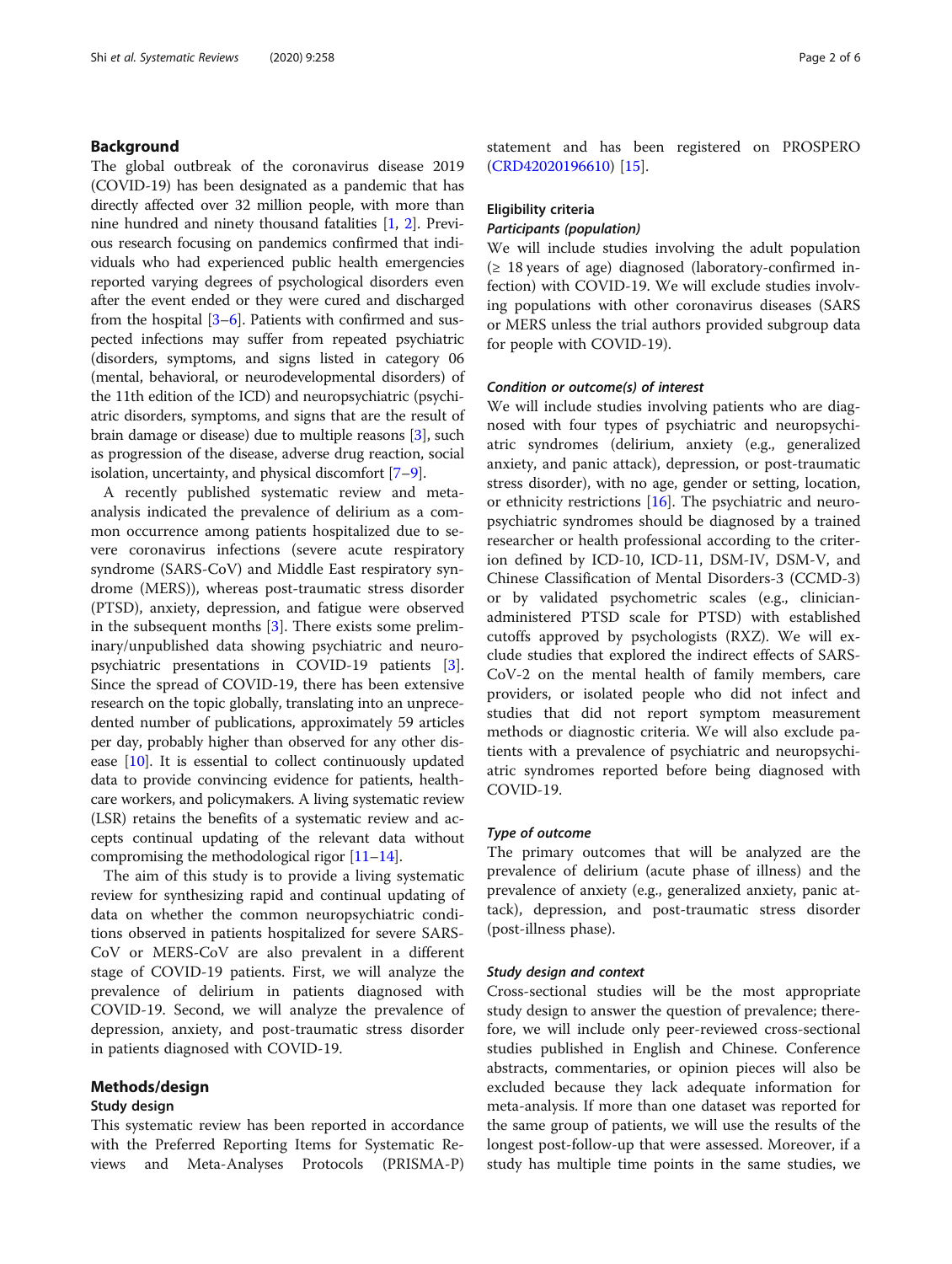will use the most recent time point for the prevalence report.

#### Outcomes and prioritization

Previous studies confirm that delirium occurs commonly in hospitalized patients with virus infection (acute phase of illness) while depression, anxiety, and post-traumatic stress disorder occur in subsequent months (post-illness phase). However, data on the acute effects of the COVID-19 are limited and no data exist on the postillness phase. Therefore, the primary outcomes that will be analyzed are the prevalence of delirium (acute phase of illness) and the prevalence of anxiety (e.g., generalized anxiety, panic attack), depression, and post-traumatic stress disorder (post-illness phase). The outcome will be classified as examining the acute or post-illness psychiatric consequences of infection on the basis of whether the information is collected during the patient's illness or the period after the illness.

#### Search strategy

A senior investigator (Y.G.) will examine the published and gray literature sources to extract the studies reporting the prevalence of depression, PTSD, anxiety, or delirium in COVID-19 patients. An experienced medical information specialist (J.H.T.) will further check and approve the search methodology. We will conduct a comprehensive search of the Cochrane Library, PubMed, Web of Science, EMBASE, and Chinese Biomedicine Literature to extract articles/abstracts published between the inception of this disease (1 December 2019) until the completion of this review will be included. There will be no restrictions on language or year of publication. We will also thoroughly search the reference lists of the relevant reviews and research trials. We have presented the search strategy using PubMed as an example in Table 1. The search strategy will be adapted to fit other online databases as well.

#### Update plan

We will perform identical search operations at regular pre-defined intervals to identify newly published data. There are no robust standards for the update frequency based on current research; however, due to the unprecedented number of publications on COVID-19, the literature searches will be updated every 3 months. We will perform meta-analysis if any new eligible studies or data are obtained. We will resubmit an updated review when there were relevant changes in the results, i.e., when outcomes became statistically significant (or not statistically significant anymore) or when heterogeneity became substantial (or not substantial anymore) [\[11](#page-4-0), [12\]](#page-4-0). We chose this updating frequency to allow quick updates and to highlight the most recent information to the researchers,

#### Table 1 Search strategy of PubMed database

#1 "Stress Disorders, Post-Traumatic"[Mesh] OR "Post Traumatic Stress Disorder\*"[Title/Abstract] OR "Post traumatic Neuroses"[Title/Abstract] OR "Post traumatic Stress Disorder\*"[Title/Abstract] OR "Post Traumatic Neuroses"[Title/Abstract] OR "Post-Traumatic Neuroses"[Title/Abstract] OR "Post-Traumatic Stress Disorder\*"[Title/Abstract] OR "Post Traumatic Stress Disorder\*"[Title/Abstract] OR "Moral Injur\*"[Title/Abstract] OR "Delayed Onset Post-Traumatic Stress Disorder"[Title/Abstract] OR "Delayed Onset Post Traumatic Stress Disorder"[Title/Abstract] OR "Chronic Post-Traumatic Stress Disorder\*"[Title/Abstract] OR "Chronic Post Traumatic Stress Disorder\*"[Title/Abstract]

#2 "Depressive Disorder"[Mesh] OR "Depression"[Mesh] OR "Depression\*"[Title/Abstract] OR "Depressive Symptom\*"[Title/Abstract] OR "Emotional Depression\*"[Title/Abstract] OR "Depressive Disorder\*"[Title/Abstract] OR "Depressive Neuroses"[Title/Abstract] OR "Depressive Neurosis"[Title/Abstract] OR "Endogenous Depression\*"[Title/ Abstract] OR "Depressive Syndrome\*"[Title/Abstract] OR "Neurotic Depression\*"[Title/Abstract] OR "Melancholia\*"[Title/Abstract] OR "Unipolar Depression\*"[Title/Abstract]

#3 "Delirium"[Mesh] OR "Delirium"[Title/Abstract] OR "Subacute Delirium\*"[Title/Abstract] OR "Delirium of Mixed Origin"[Title/Abstract] OR "Mixed Origin Delirium\*"[Title/Abstract]

#4 "Anxiety"[Mesh] OR "Anxiet\*"[Title/Abstract] OR "Hypervigilance"[Title/ Abstract] OR "Nervousness"[Title/Abstract] OR "Social Anxiet\*"[Title/ Abstract]

#5 "COVID-19" [Supplementary Concept]

#6 "2019 novel coronavirus disease"[Title/Abstract] OR "COVID19"[Title/ Abstract] OR "COVID-19 pandemic"[Title/Abstract] OR "SARS-CoV-2 infection"[Title/Abstract] OR "COVID-19 virus disease"[Title/Abstract] OR "2019 novel coronavirus infection"[Title/Abstract] OR "2019-nCoV infection"[Title/Abstract] OR "coronavirus disease 2019"[Title/Abstract] OR "coronavirus disease-19"[Title/Abstract] OR "2019-nCoV disease"[Title/Abstract] OR "COVID-19 virus infection"[Title/Abstract]

#7 #1 OR #2 OR #3 OR #4 #8 #5 OR #6 #9 #7 AND #8

clinicians, nurses, and policymakers [[11,](#page-4-0) [14,](#page-4-0) [17\]](#page-5-0). Considering the publication process of systematic reviews is usually several months from submission of the manuscript to acceptance/publication, we will choose the format of pre-prints during the process of peer review for timely publication.

#### Selection process

Original literature search records will be imported into the Endnote X9 software tool (Thomson Reuters, New York, NY, USA) management software. Two independent reviewers (J.Y.S, L.Z.) screened out possibly relevant studies by titles and abstracts extraction sheet to exclude records that did not meet the inclusion criteria. Then, the same two reviewers screen out the studies that met the inclusion criteria by evaluating the full text. The selection process will be conducted under the supervision of a psychologist (RXZ). Any disagreement will be resolved by the reviewer (JHT). We will contact the corresponding or other primary authors to obtain missing data or insufficiently reported data after selecting the studies. In addition, we will estimate missing data if they can be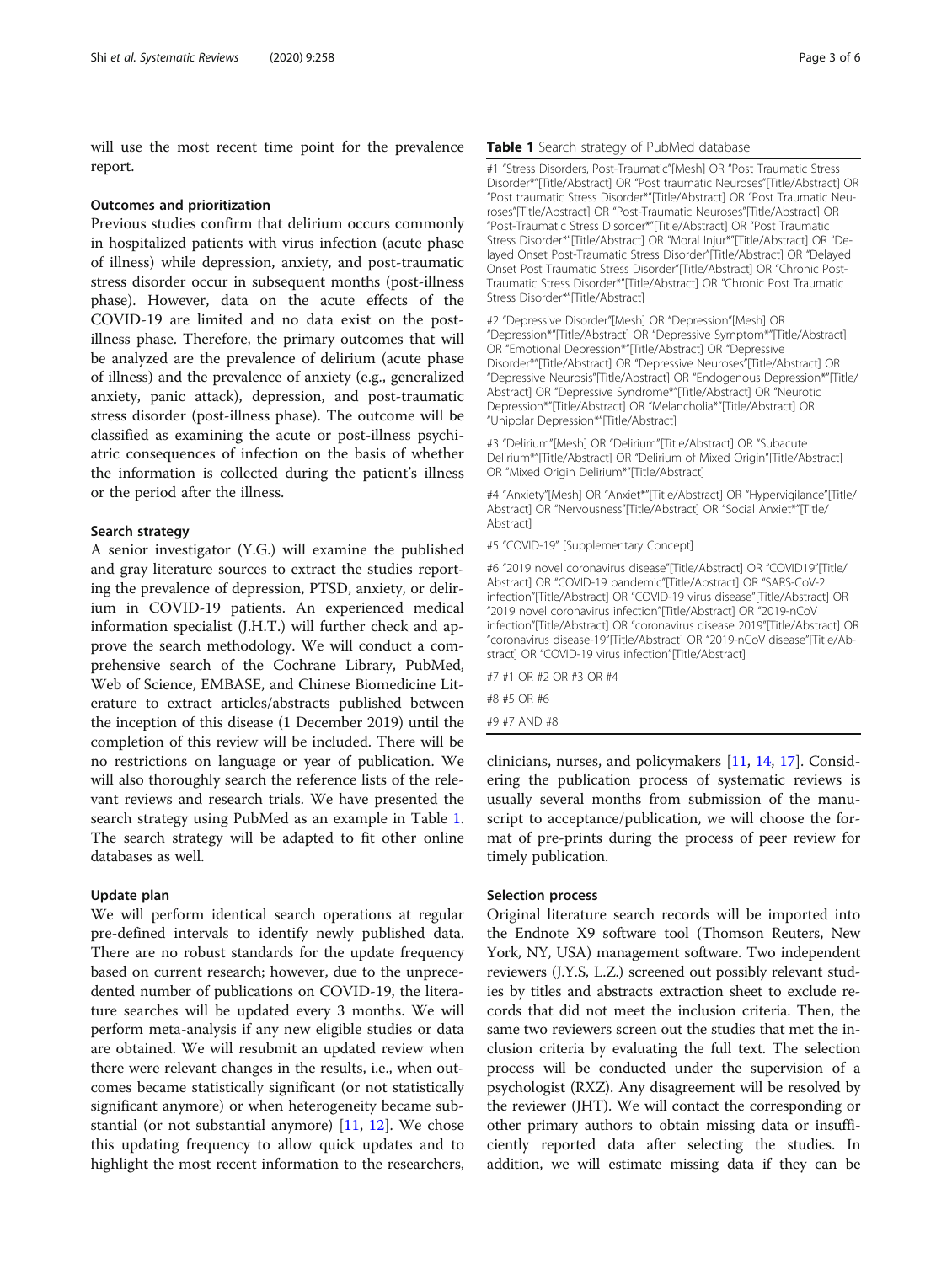extracted from tables or figures. Studies with missing data that cannot be obtained will be excluded for reasons.

#### Data collection process

All reviewers (JHT, JYS, ZL, and MMN) involved in this study will previously pilot the form on a random sample of three included studies to ensure the agreement among the interpretation of data items. One reviewer (LZ and MMN) extracts data from the included studies using a data extraction sheet, and a second reviewer (JHT and JYS) will verify the extracted data. The data extraction will be performed on Microsoft Excel 2016.

#### Data items

We will extract population details (e.g., age, ethnicity, and gender); study settings (e.g., country, study site); sample size; study design (e.g., cohort studies); diagnostic criteria for the COVID-19 infection (such as WHO criteria); criteria for the definition of delirium, depression, anxiety, and PTSD (e.g., ICD-11); the criteria for the definition of delirium, depression, anxiety, and PTSD (e.g., clinician-administered PTSD scale for PTSD); timing (acute or post-illness phase); and follow-up time.

#### Critical appraisal

The critical appraisal for SRs of prevalence should consider the diversity of review types; the critical appraisal checklist developed for systematic reviews of prevalence was deemed appropriate to use when assessing studies included in systematic reviews of prevalence data [[18](#page-5-0), [19\]](#page-5-0). Two independent reviewers (JYS and YG) will assess the methodological quality of included studies using the Joanna Briggs Institute Prevalence Critical Appraisal tool [[19\]](#page-5-0). We will classify each individual study as having a low, high, or unclear risk of bias as described in Table 2. Any disagreement regarding the inclusion of studies will be resolved by discussion and adjudicated by the third reviewer (J.H.T.).

#### Protocol deviations

Any significant deviations between the protocol and the final review will be reported with reasons and describe what impact these changes have on the results, such as the planned subgroup analysis which cannot be analyzed due to insufficient data.

#### Data analysis

The Stata (v13.0; StataCorp) will be used for statistical analysis. In the absence of clinical heterogeneity (determined by RXZ and JHT), the pooled prevalence with a 95% confidence interval (CI) of delirium, depression, anxiety, and PTSD will be calculated by using randomeffects model to minimize the effect of between-study heterogeneity separately. The statistical heterogeneity will be examined using  $I^2$  statistic, with an  $I^2$  of more than 75% indicating substantial heterogeneity [[20\]](#page-5-0), and the Cochran's  $Q$  and the Tau $2$  will also be reported with a P value of  $\langle 0.05 \rangle$  considered statistically significant (heterogeneity). The publication bias will be examined using the Egger test or the symmetry of the funnel plot. In the Egger test, bias will be significant when  $p$  value  $\lt$ 0.05.

#### Subgroup analysis

If sufficient data are available, the following subgroup analyses will be planned for main outcomes if data are sufficient: age  $\left( < 60 \text{ vs. } \geq 60 \text{ years} \right)$ , World Health Organization (WHO) region (e.g., Americas region vs. European region), setting (developed countries vs. developing countries defined by United Nations (UN) Millennium Development Goals (MDGs) regions), gender (male vs. female), diagnostic criteria (e.g., DSM-IV/V or ICD-10/11 vs CCMD-3), and follow-up time.

#### Sensitivity analyses

We will perform sensitivity analyses to assess the influence of the study's methodological quality. To do this,

Table 2 Risk of bias assessment for included studies

| Study design               | Tool                                             | Domains/checklist                                                                                                                                                                                                                                                                                                                                                                                                                                                                                                                                                                                                                                               | Overall risk of bias judgment                                                                                                                                                                                                                                                                        |
|----------------------------|--------------------------------------------------|-----------------------------------------------------------------------------------------------------------------------------------------------------------------------------------------------------------------------------------------------------------------------------------------------------------------------------------------------------------------------------------------------------------------------------------------------------------------------------------------------------------------------------------------------------------------------------------------------------------------------------------------------------------------|------------------------------------------------------------------------------------------------------------------------------------------------------------------------------------------------------------------------------------------------------------------------------------------------------|
| Cross-sectional<br>studies | <b>JBI Prevalence Critical</b><br>Appraisal Tool | 1. Was the sample frame appropriate to address<br>the target population?<br>2. Were study participants sampled in an appropriate way?<br>3. Was the sample size adequate?<br>4. Were the study subjects and the setting described in detail?<br>5. Was the data analysis conducted with sufficient<br>coverage of the identified sample?<br>6. Were valid methods used for the identification<br>of the condition?<br>7. Was the condition measure in a standard, reliable<br>way for all participants?<br>8. Was there appropriate statistical analysis?<br>9. Was the response rate adequate, and if not, was the<br>low response rate managed appropriately? | An item would be scored "0" if it was<br>answered "No" or "Unclear": if it was<br>answered "Yes", then the item scored "1".<br>Methodological quality will be considered<br>"low," "moderate," and "high" if three or<br>less, four to six, and seven to nine criteria<br>will be met, respectively. |
|                            |                                                  |                                                                                                                                                                                                                                                                                                                                                                                                                                                                                                                                                                                                                                                                 |                                                                                                                                                                                                                                                                                                      |

JBI Joanna Briggs Institute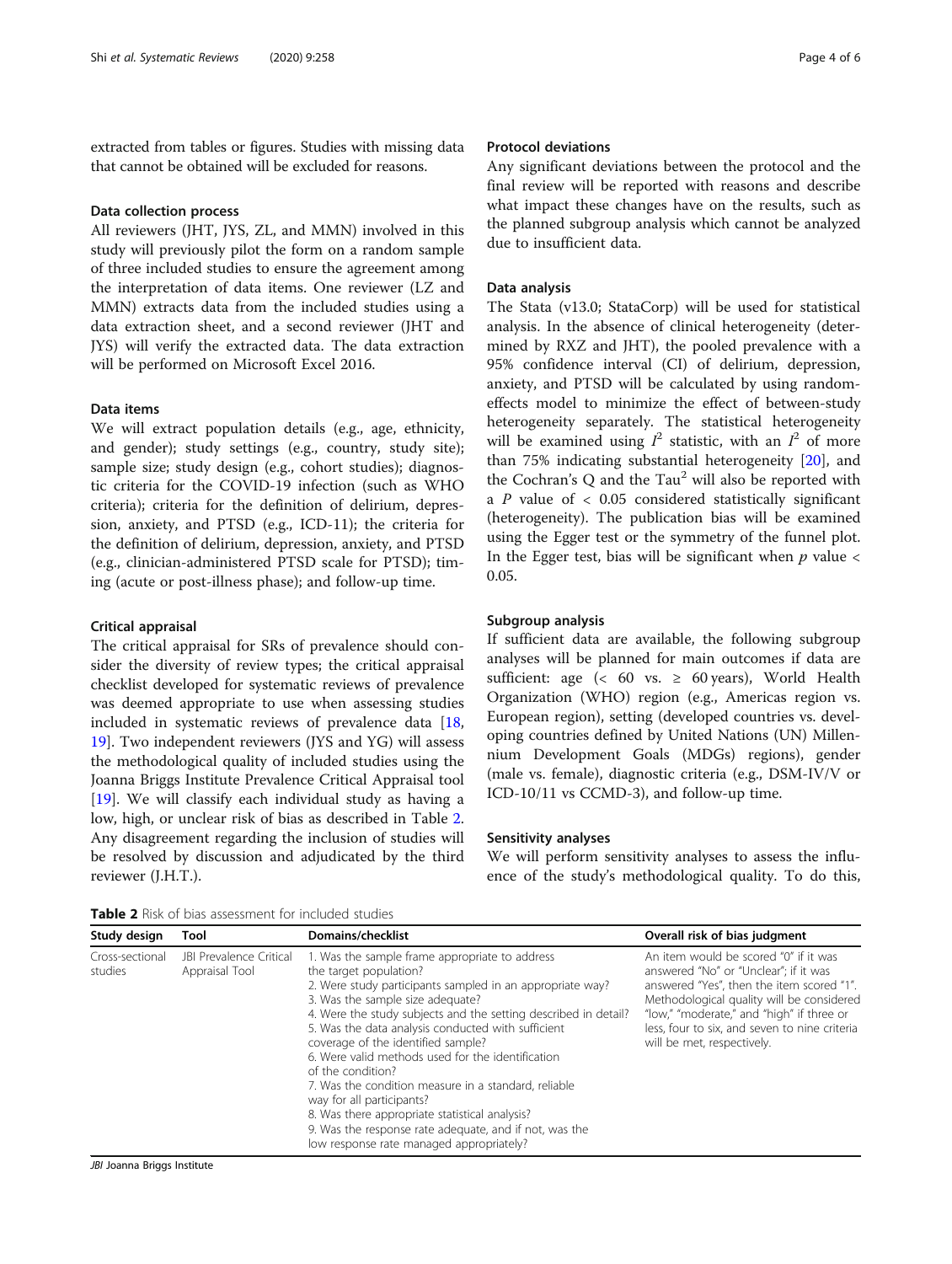<span id="page-4-0"></span>we will repeat any meta-analyses by excluding data from studies classified as low quality.

#### Presenting and reporting results

We will present the step-by-step process of study selection methods in the form of a flow diagram. The characteristics and quality assessment of the included studies will be presented in tables. Forest plots will be generated displaying pooled estimates with the corresponding 95% CI.

#### **Discussion**

Coronaviruses have resulted in two severe outbreaks of the SARS, however, before SARS-CoV-2. Previous coronaviruses have been associated with delirium signs in the acute stage and fatigue, depression, PTSD, and anxiety in the post-illness stage [3]. However, the lack of adequate data on COVID-19 patients limited the previous study to investigate and conclude the effects of the SARS-CoV-2 infection on patients' mental health. Given that the rapid and sustained growth of publication of COVID-19 research, we will perform an LSR to comprehensive and continuous synthesis updated data to explore the prevalence of delirium, depression, anxiety, and PTSD in COVID-19 patients. They anticipate potential challenges of our planned SRs methods is that we will conduct a comprehensive literature search of four English databases and one Chinese database; however, excluding non-Chinese and non-English studies may cause a publication bias. Therefore, we will comprehensively retrieve the reference lists of the related SRs to obtain more additional studies.

#### Abbreviations

LSR: Living systematic review; PTSD: Post-traumatic stress disorder; SARS: Severe acute respiratory syndrome; MERS: Middle East respiratory syndrome; CCMD-3: Chinese Classification of Mental Disorders-3; WHO: World Health Organization; UN: United Nations; MDGs: Millennium Development Goals

#### Acknowledgements

We are grateful to Dr. Long Ge from Lanzhou University, who provided valuable feedback on the draft version of the protocol, and Dina Ramadane form New York University, who helped us polish the language of the manuscript.

#### Authors' contributions

JYS is the guarantor. JYS and JHT drafted the manuscript. YG, LZ, YYL, and RXZ provided edits for manuscript improvement. ZWS and MLY developed the search strategy. JHT and LLZ contributed to the revision of the report. All authors reviewed the manuscript, approved the final draft, and agreed to submit it for publication.

#### Funding

None

Availability of data and materials Not applicable.

#### Ethics approval and consent to participate

All authors are accountable for all aspects of this work in ensuring that questions related to the accuracy or integrity of any part of the work are appropriately investigated and resolved. The present study will not involve any patients and/or the public. No ethical approval or informed consent is required for the purposes of the present study.

#### Consent for publication

Not applicable.

#### Competing interests

The authors declare that they have no competing interests.

#### Author details

<sup>1</sup> Evidence-Based Medicine Center, Lanzhou University, No.199, Donggang West Road, Lanzhou City 730000, Gansu Province, China. <sup>2</sup>School of Nursing Zhengzhou University, No. 100, Science Avenue, Zhengzhou 450000, Henan Province, China. <sup>3</sup>School of Nursing, Southern Medical University, No. 1023-1063, South Shatai Road, Baiyun District, Guangzhou 510000, Guangdong Province, China.

# Received: 19 August 2020 Accepted: 19 October 2020

#### References

- 1. Sahu KK, Mishra AK, Lal A. Trajectory of the COVID-19 pandemic: chasing a moving target. Ann Transl Med. 2020;8(11):694.
- 2. Available online: [https://covid19.who.int.](https://covid19.who.int)
- 3. Rogers JP, Chesney E, Oliver D, Pollak TA, McGuire P, Fusar-Poli P, et al. Psychiatric and neuropsychiatric presentations associated with severe coronavirus infections: a systematic review and meta-analysis with comparison to the COVID-19 pandemic. Lancet Psychiatry. 2020;7(7):611–27.
- 4. Greenberg N, Docherty M, Gnanapragasam S, Wessely S. Managing mental health challenges faced by healthcare workers during covid-19 pandemic. BMJ. 2020;368:m1211.
- 5. Xiang YT, Yang Y, Li W, Zhang L, Zhang Q, Cheung T, et al. Timely mental health care for the 2019 novel coronavirus outbreak is urgently needed. Lancet Psychiatry. 2020;7(3):228–9.
- 6. Strahan EH, Brown RJ. A qualitative study of the experiences of patients following transfer from intensive care. Intensive Crit Care Nurs. 2005;21(3): 160–71.
- 7. Talevi D, Socci V, Carai M, Carnaghi G, Faleri S, Trebbi E, et al. Mental health outcomes of the CoViD-19 pandemic. Riv Psichiatr. 2020;55(3):137–44.
- 8. Park SC, Park YC. Mental health care measures in response to the 2019 novel coronavirus outbreak in Korea. Psychiatry Investig. 2020;17(2):85–6.
- 9. Mak IW, Chu CM, Pan PC, Yiu MG, Ho SC, Chan VL. Risk factors for chronic post-traumatic stress disorder (PTSD) in SARS survivors. Gen Hosp Psychiatry. 2010;32(6):590–8.
- 10. Tao Z, Zhou S, Yao R, Wen K, Da W, Meng Y, et al. COVID-19 will stimulate a new coronavirus research breakthrough: a 20-year bibliometric analysis. Ann Transl Med. 2020;8(8):528.
- 11. Garner P, Hopewell S, Chandler J, MacLehose H, Schünemann HJ, Akl EA, et al. When and how to update systematic reviews: consensus and checklist. BMJ. 2016;354:i3507.
- 12. Schünemann HJ, Khabsa J, Solo K, Khamis AM, Brignardello-Petersen R, El-Harakeh A, et al. Ventilation techniques and risk for transmission of coronavirus disease, including COVID-19: a living systematic review of multiple streams of evidence. Ann Intern Med. 2020;173(3):204-16. [https://](https://doi.org/10.7326/M20-2306) [doi.org/10.7326/M20-2306](https://doi.org/10.7326/M20-2306). PMID: 32442035; PMCID: PMC7281716.
- 13. Thombs BD, Bonardi O, Rice DB, Boruff JT, Azar M, He C, et al. Curating evidence on mental health during COVID-19: a living systematic review. J Psychosom Res. 2020;133:110113.
- 14. Créquit P, Martin-Montoya T, Attiche N, Trinquart L, Vivot A, Ravaud P. Living network meta-analysis was feasible when considering the pace of evidence generation. J Clin Epidemiol. 2019;108:10–6.
- 15. Shamseer L, Moher D, Clarke M, Ghersi D, Liberati A, Petticrew M, et al. Preferred reporting items for systematic review and meta-analysis protocols (PRISMA-P) 2015: elaboration and explanation. BMJ. 2015;350:g7647.
- 16. Berthold SM, Mollica RF, Silove D, Tay AK, Lavelle J, Lindert J. The HTQ-5: revision of the Harvard Trauma Questionnaire for measuring torture, trauma